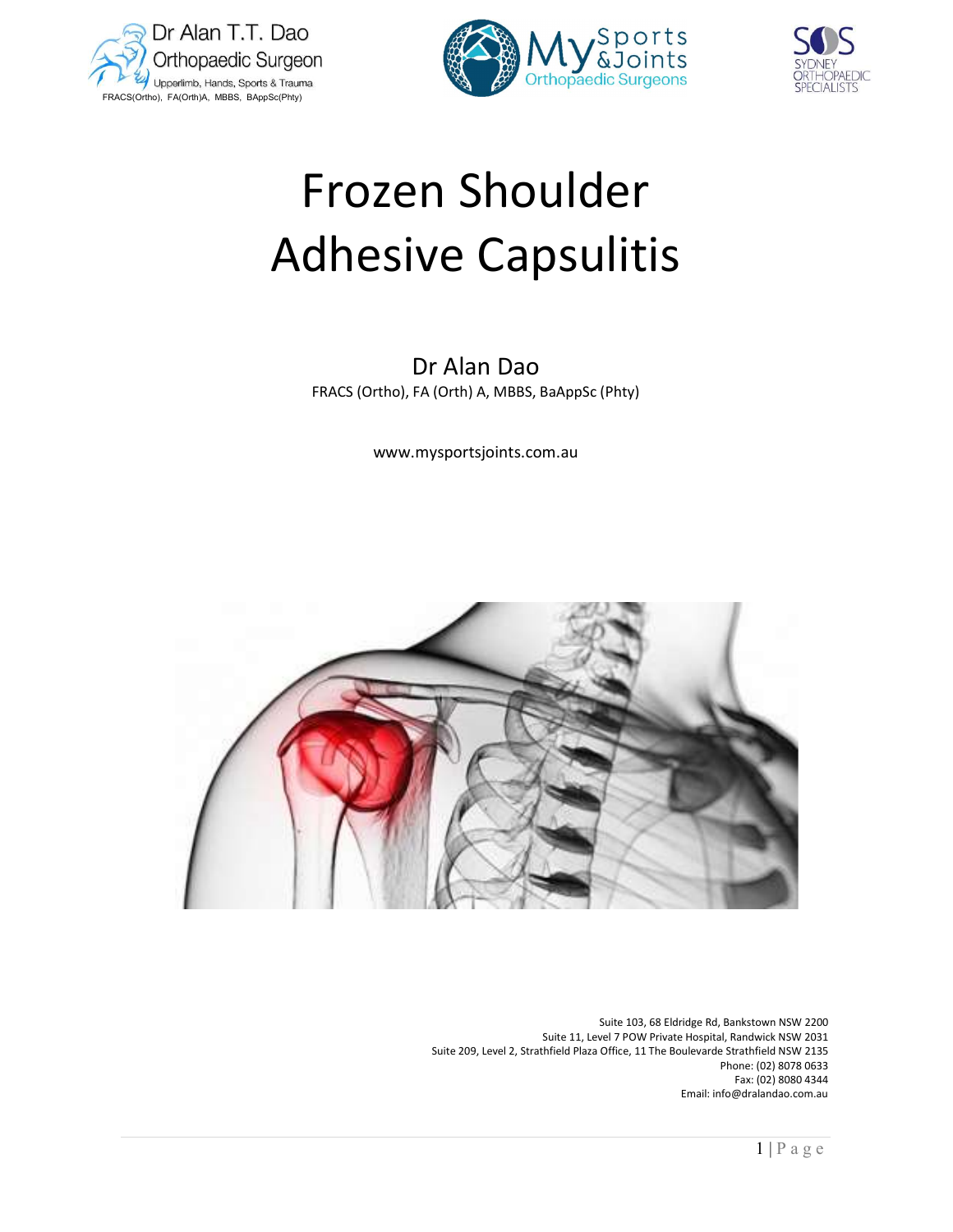





# Anatomy/Description

The shoulder is a ball and socket joint comprised of three bones; the humerus (upper arm bone), scapula (shoulder blade) and clavicle (collarbone). The head of the humerus fits into a shallow socket in the shoulder blade, called the glenoid. A strong connective tissue surrounds the joint, this is called the shoulder capsule. Between the shoulder capsule and the joint is synovial fluid, which lubricates the joint enabling ease of movement. The function of the shoulder capsule is to hold the humeral head within the glenoid.

Adhesive capsulitis, commonly called 'frozen shoulder', refers to the fibrotic adhesions that occur in the shoulder capsule. This inflammation causes the shoulder to become stiff and painful. Adhesive capsulitis can reduce the shoulder capsule by shrinking anywhere between 1 to 5cms and can also increase the thickness by up to 5mm. This reduction significantly restricts the shoulders range of motion.

The people most at risk of developing frozen shoulder are those between the ages of 40-60, women more so than men, and those with certain health problems such as diabetics.



## What Causes a Frozen Shoulder?

Certain health issues such as diabetes, cardiac disease, thyroid disease, Dupuytren's disease and Parkinson's disease are all factors that can put a person at a higher risk of developing frozen shoulder. However the main cause is not known or fully understood. Long periods of immobilization can also contribute to developing capsulitis.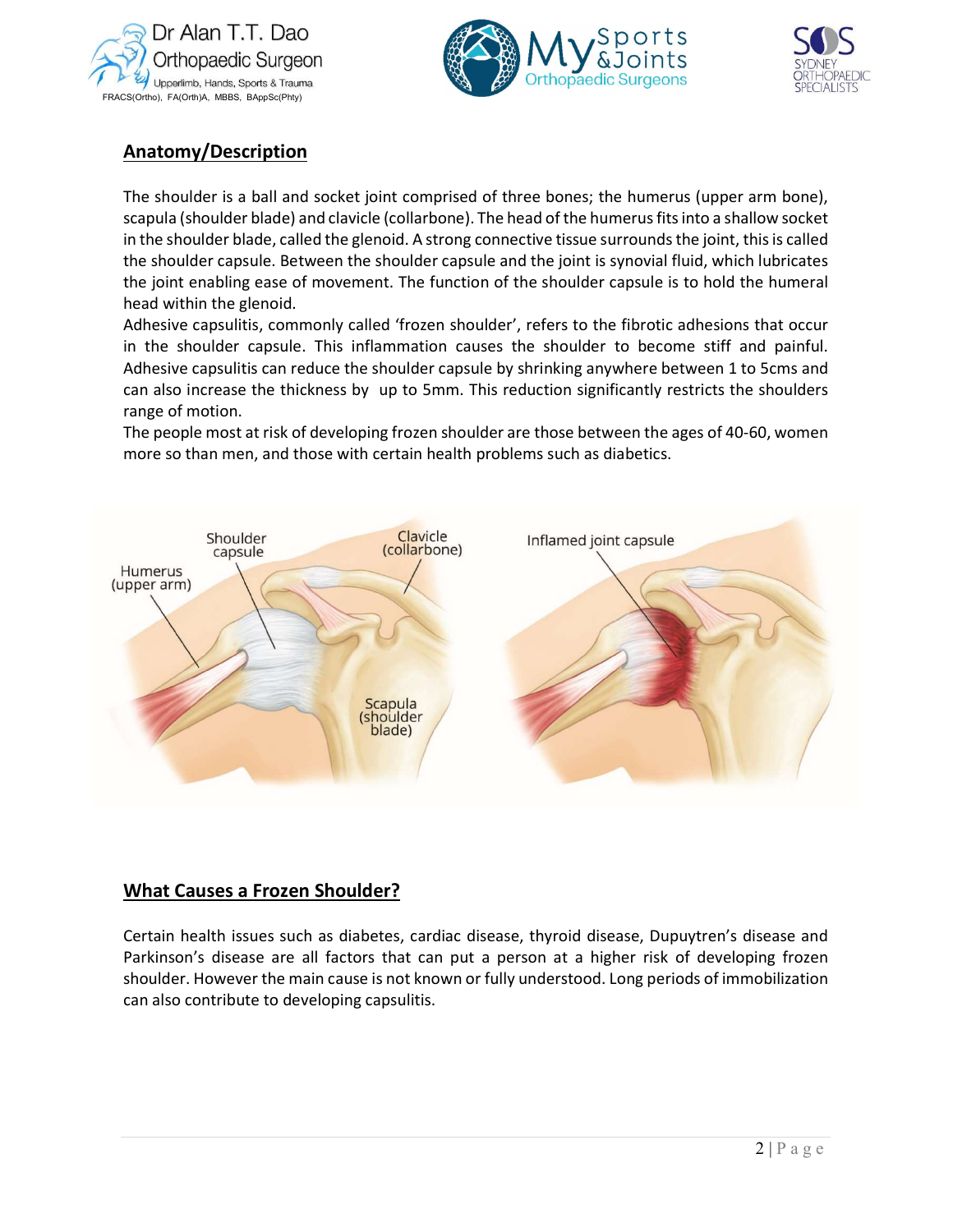





## Symptoms

Frozen shoulder manifests in three stages, of which the symptoms slightly vary;

- 1. Freezing (6 to 9 months):
	- $\triangleright$  Initial shoulder pain
	- $\triangleright$  Progressive loss of range of movement
	- $\triangleright$  The capsule is bleeding and inflamed
- 2. Frozen (6 to 12 months):
	- $\triangleright$  Ongoing stiffness
	- $\triangleright$  Dull ache, ongoing pain
	- $\triangleright$  Some inflammation begins to diminish
- 3. Thawing (6 months):
	- $\triangleright$  Gradual return of range of movement
	- $\triangleright$  Inflammation reduced

## Treatment

Adhesive capsulitis will resolve naturally with time however the duration of frozen shoulder can last 24 to 30months. The main aim of treatment during the 'freezing' and 'frozen' phases is pain management and physiotherapy during the 'thawing' phase.

Frozen shoulder can resolve naturally with simple treatments to control pain and restore function, surgical intervention is rarely indicated. However it is a long process. Such treatments include;

- $\triangleright$  Nonsteroidal anti-inflammatory medications
- $\triangleright$  Cortisone injections
- $\triangleright$  Gentle pain-free exercises to maintain movement

porting the<br>mera and<br>lle. He will<br>t capsule.<br>k is often<br>a shoulder<br>couraged.<br>3 | P a g e Surgical intervention is rarely indicated but can provide some symptomatic relief in patients with an extended freezing or frozen stage of the disease, or in those unfortunate individuals experiencing adhesive capsulitis in both shoulders. Surgery does not typically shorten the duration of the disease, but simply help with pain management. The surgery that Dr Dao performs to treat frozen shoulder is an arthroscopic capsular release, coupled with manipulation under anaesthesia. During the procedure Dr Dao makes a few small incision in the shoulder, and using a tiny camera and arthroscopic instruments Dr Dao is able to cut through the tight portions of the joint capsule. He will then manipulate your shoulder in order to further stretch and release the stiffened joint capsule. The wounds will be closed with skin stitches and small adhesive dressings. An ice pack is often applied in recovery to help defuse swelling and ease pain. Your arm will be placed in a shoulder immobilizer sling to help with post-surgical pain but early range of motion exercises are encouraged.